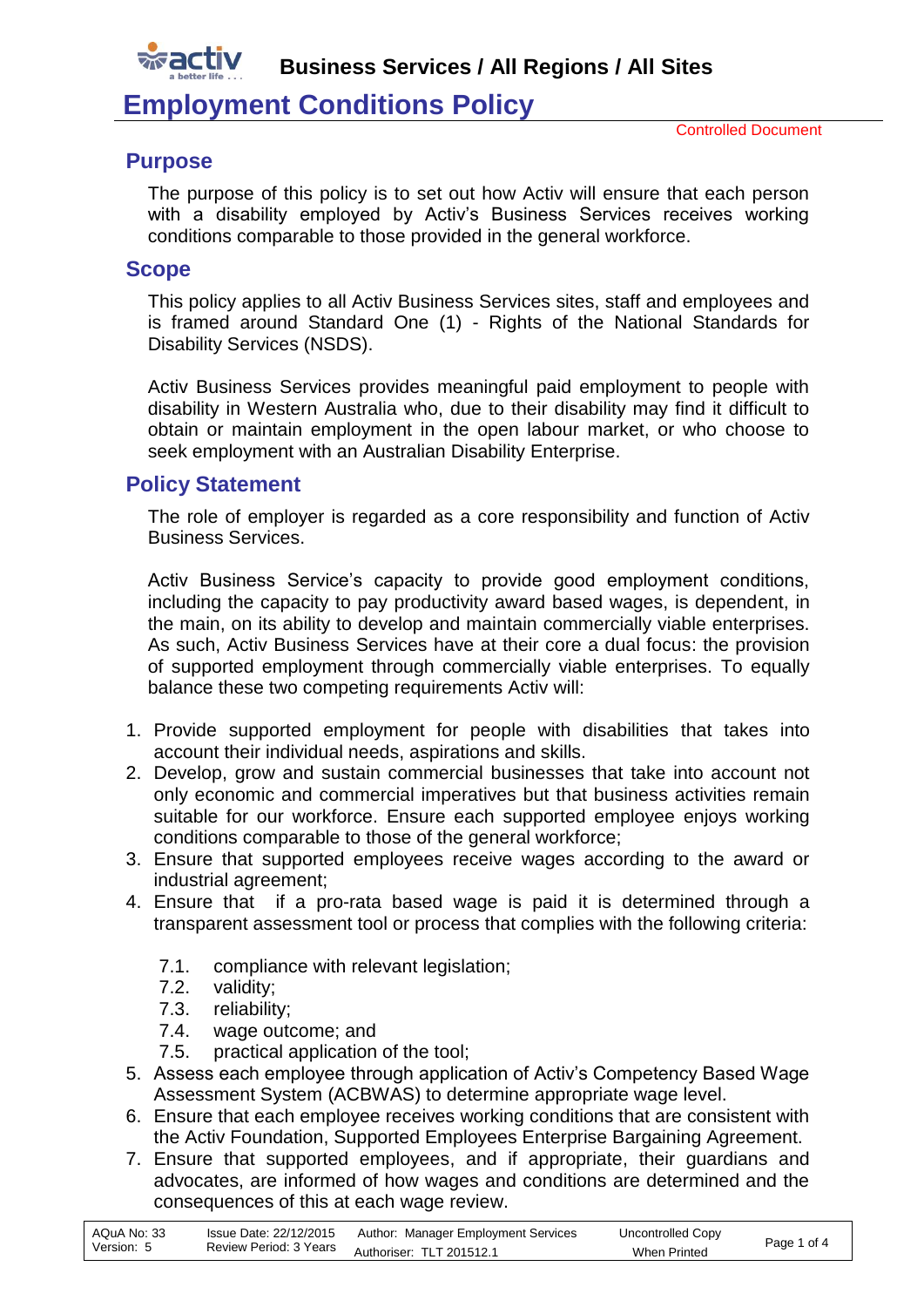**Business Services / All Regions / All Sites**

# **Employment Conditions Policy**

Controlled Document

## **Key Performance Standards**

- All employees will receive comparable employment conditions according to the procedures documented in the ACBWAS Manual (AQuA 484)
- All employees will receive employment conditions that are consistent with the Activ Foundation, Supported Employees Enterprise Bargaining Agreement.
- All employees will have access to documentation that sets out the outcome of their wages assessment, and the basis on which it is made.
- All employees will have access to information and training about their wages, employment conditions, rights, protections and responsibilities.
- All employees will have a working environment that is safe and free from harassment and discrimination.
- All employees will have a opportunity (with or without their advocate) to provide feedback on their wages and working conditions.

# **Relevant Legislation**

- Disability Discrimination Act, 2005
- Disability Services Act (National Standards for Disability Services) Determination 2014
- Equal Opportunity Act, 2010
- Fair Work Act, 2009
- Guardianship and Administration Act, 2000
- Human Rights and Equal Opportunity Commission Act, 1986
- Minimum Conditions of Employment Act, 1993
- Occupational Safety and Health Act, 1984
- Privacy Act, 1988
- Privacy Amendment (Enhancing Privacy Protection) Act 2012
- Racial Discrimination Act, 1975
- Sex Discrimination Act, 1984
- Workplace Gender Equality Act 2012
- Workplace Relations Act, 1996

# **Internal Key Related Policies**

- Code of Conduct (AQuA 1867)
- Dress Code Policy (AQuA 112)
- Employee Code of Conduct (AQuA 1508)
- Employee Performance Management Policy (AQuA 296)
- Equal Employment Opportunity Policy (AQuA 195)
- Health and Safety Policy (AQuA 1378)
- Positive Behaviour Support Policy (AQuA 258)
- Privacy Policy (AQuA 111)

# **Internal Key Related Documents**

- ACBWAS Manual (AQuA 484)
- Activ Foundation Inc. Supported Employees Enterprise Bargaining Agreement (AQuA 773)

| AQuA No: 33 | Issue Date: 22/12/2015 | Author: Manager Employment Services | Uncontrolled Copy   | Page 2 of 4 |
|-------------|------------------------|-------------------------------------|---------------------|-------------|
| Version: 5  | Review Period: 3 Years | Authoriser: TLT 201512.1            | <b>When Printed</b> |             |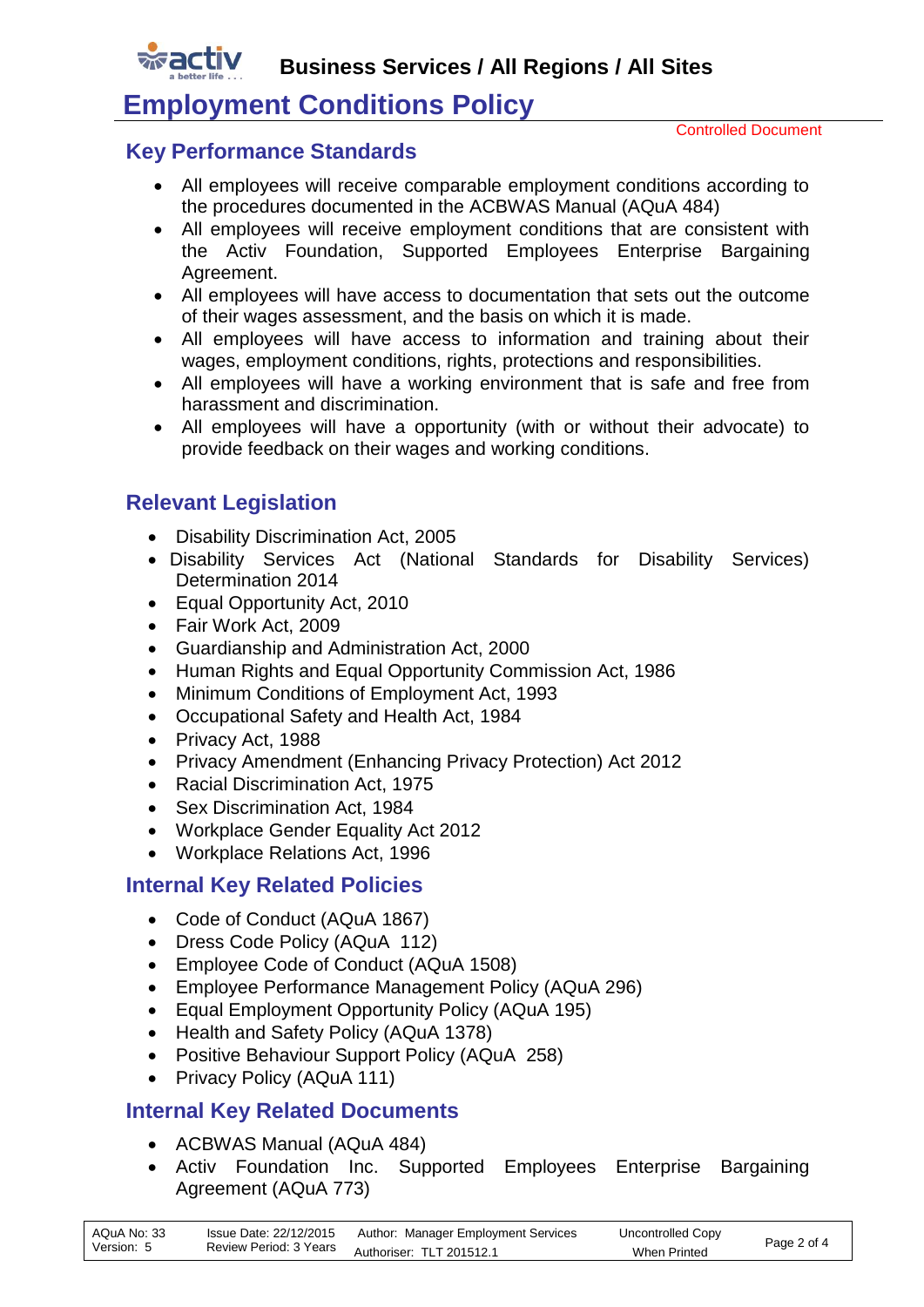

# **Employment Conditions Policy**

Controlled Document

- Employee File Audit Checklist (AQuA 2044)
- Employee Human Resources Manual (AQuA 64)
- Employee Transition Procedure (AQuA 549)
- Employment Assistance Plan (AQuA 279)
- [My Information \(AQuA 2047\)](http://activnet/Intralogic/content/00004031/2047.doc)

## **Definitions, Related Documents and Related Performance Standards**

Also refer to the NSDS Quality Assurance Manual (AQuA 1)

### **Consultation Process**

wact

Policy Working Group Policy Consultation Procedure

| AQuA No: 33 | Issue Date: 22/12/2015 | Author: Manager Employment Services             | Uncontrolled Copy | Page 3 of 4 |
|-------------|------------------------|-------------------------------------------------|-------------------|-------------|
| Version: 5  |                        | Review Period: 3 Years Authoriser: TLT 201512.1 | When Printed      |             |